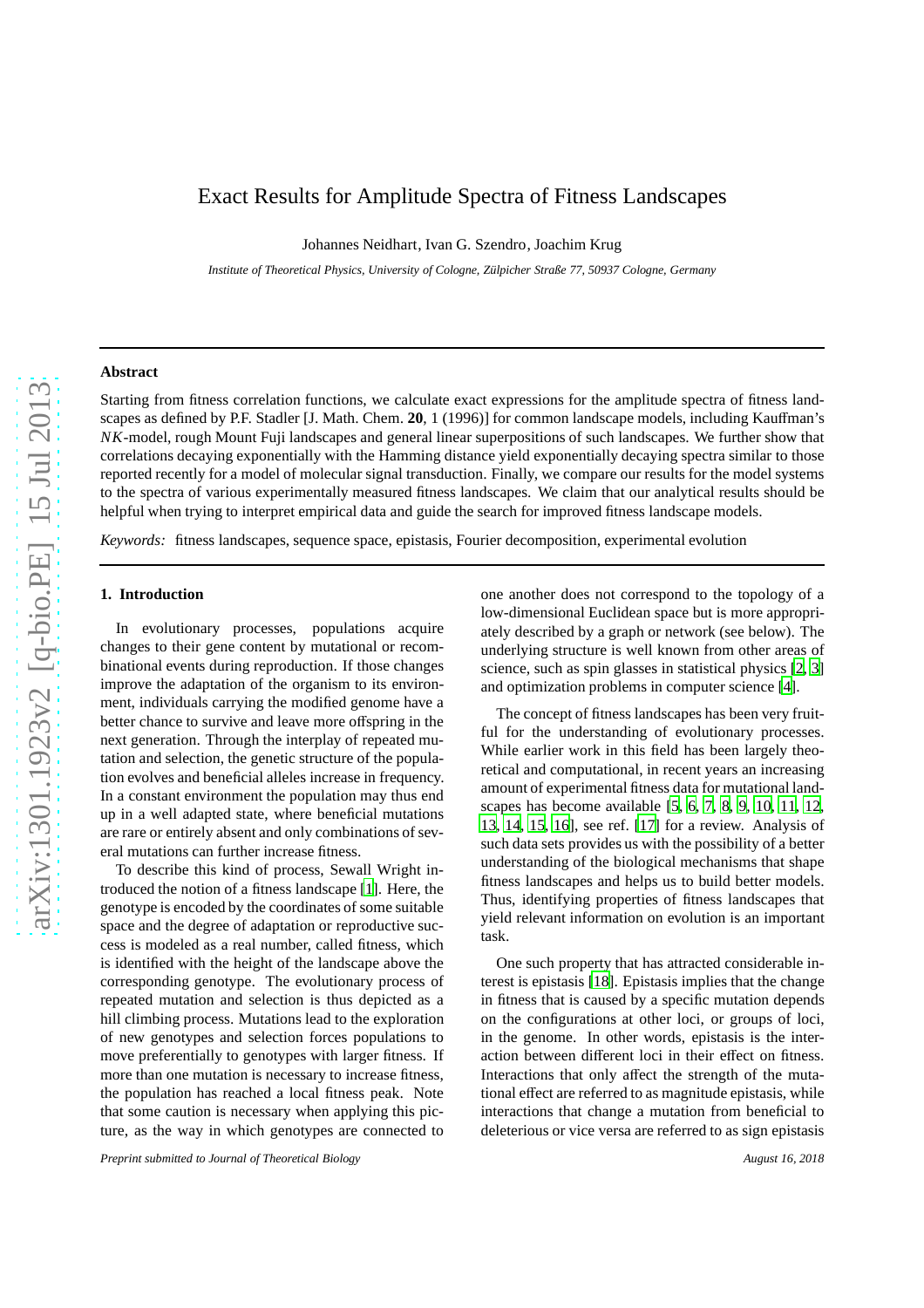[\[19\]](#page-11-18). In the absence of sign epistasis, the fitness landscape contains only a single peak and fitness values fall off monotonically with distance to that peak. If sign epistasis is present, the landscape can present several peaks and valleys, which has important implications for the mutational accessibility of the different genotypes [\[7,](#page-11-6) [20](#page-11-19), [21\]](#page-12-0) and shortens the path to the next fitness optimum [\[22,](#page-12-1) [23](#page-12-2), [24](#page-12-3), [25](#page-12-4), [26](#page-12-5)]. Thus the absence of sign epistasis implies a smooth landscape, while landscapes with sign epistasis are rugged.

Beyond the question of the presence of epistasis, one would like to be able to make more detailed statements about *how much* of it is present or *in which way* epistasis is realized in the landscape. A very helpful tool to answer these kinds of questions is the Fourier decomposition of fitness landscapes introduced in ref. [\[27\]](#page-12-6). This decomposition makes use of graph theory to expand the landscape into components that correspond to interactions between loci. The coefficients of the decomposition corresponding to interactions between a given number of loci can be combined to yield the *amplitude spectrum*. Calculating amplitude spectra numerically for data obtained from models or experiments is straightforward in principle, but so far only a small part of the information contained in the spectra is actually used. To improve this situation, it is important to understand how biologically meaningful features of a fitness landscape are reflected in its amplitude spectrum.

In this paper, we take a first step in this direction by analytically calculating spectra for some of the most popular landscape models: the *NK*-model introduced by Kauffman [\[28](#page-12-7), [29](#page-12-8)], two versions of the rough Mount Fuji (RMF) model [\[20,](#page-11-19) [30](#page-12-9)], and a generic model with correlations that decay exponentially with distance on the landscape. Thanks to the linearity of the amplitude decomposition, linear superpositions of these landscapes can also be treated. We calculate the spectra by exploiting their connection to fitness correlation functions originally established in ref. [\[31](#page-12-10)]. Moreover, we compare some experimentally obtained spectra to the predictions of the models to see what features can be explained by these models and which can not. In the next section we begin by introducing the definitions of fitness landscapes and their amplitude spectra on more rigorous mathematical grounds.

#### **2. Fitness landscapes and their amplitude spectra**

# *2.1. Sequence space and epistasis*

On the molecular level the genotype of an organism is encoded in a sequence of letters taken from the alphabet  $\mathfrak{A} = \{T, C, G, A\}$  of nucleotide base pairs with cardinality  $|\mathfrak{A}| = 4$ . Point mutations replace single letters by others, altering the sequence and therefore the properties of the organism. A similar description applies to the space of proteins, where the cardinality of the encoding alphabet equals the number of amino acids [\[32](#page-12-11)]. By contrast, in the context of classical genetics the units making up the genotype are genes occurring in different variants (alleles), which again can be described as letters in some alphabet [\[1\]](#page-11-0). This provides a coarsegrained view of the genome in which also complex mutational events are represented by replacing one allele by another.

For simplicity, fitness landscapes are often defined on sequences comprised of elements of a *binary* alphabet  $\mathfrak{A}^B$ , where a common choice is  $\mathfrak{A}^B = \{0, 1\}.$ In the present article we prefer the symmetric alphabet  $\mathfrak{A}^B = \{-1, 1\}$  for mathematical convenience [\[33\]](#page-12-12). Referring to the discussion in the preceding paragraph, we emphasize that the elements of the binary alphabet do not generally stand for bases or encoded proteins but rather indicate whether a particular mutation is present in a gene or not [\[17\]](#page-11-16). Therefore the restriction to single changes in the sequence does not imply that the treatment is limited to point mutations.

All possible sequences of a given length *N* constructed from the alphabet  $\mathfrak A$  with cardinality  $|\mathfrak A| = \kappa$ form a metric space called the *Hamming space*  $\mathbb{H}_{\kappa}^{N}$ . It can be expressed as  $\mathbb{H}_{\kappa}^N = (\mathcal{K}_{\kappa})^N = \mathcal{K}_{\kappa} \otimes \cdots \otimes \mathcal{K}_{\kappa}$ , where  $\otimes$  denotes the Cartesian product and  $\mathcal{K}_k$  is the complete graph with  $\kappa$  nodes. For a binary alphabet the  $\mathbb{H}_2^N$  are hypercubes. Their metric is called the *Hamming distance*,

$$
d: \mathbb{H}_2^N \times \mathbb{H}_2^N \to \mathbb{N} \cup \{0\}
$$

$$
(\sigma, \sigma') \mapsto \sum_{i=1}^N (1 - \delta_{\sigma_i, \sigma'_i})
$$
(1)

which equals the number of single mutational steps required to transform one sequence into the other. To quantify the degree of adaptation or reproductive success of an organism carrying the genotype  $\sigma$ , a real number *F* called fitness is assigned to the corresponding sequence according to

$$
F: \mathbb{H}_2^N \to \mathbb{R}
$$
  
\n
$$
\sigma \mapsto F(\sigma). \tag{2}
$$

To precisely define the different notions of epistasis introduced above, we consider two sequences  $\sigma, \sigma' \in \mathbb{H}_2^N$ with  $d(\sigma, \sigma') < N$ . Let  $\sigma = (\sigma_1, \ldots, \sigma_i, \ldots, \sigma_N)$  and  $\sigma' = (\sigma'_1, \ldots, \sigma_i, \ldots, \sigma'_N)$ , and denote the sequences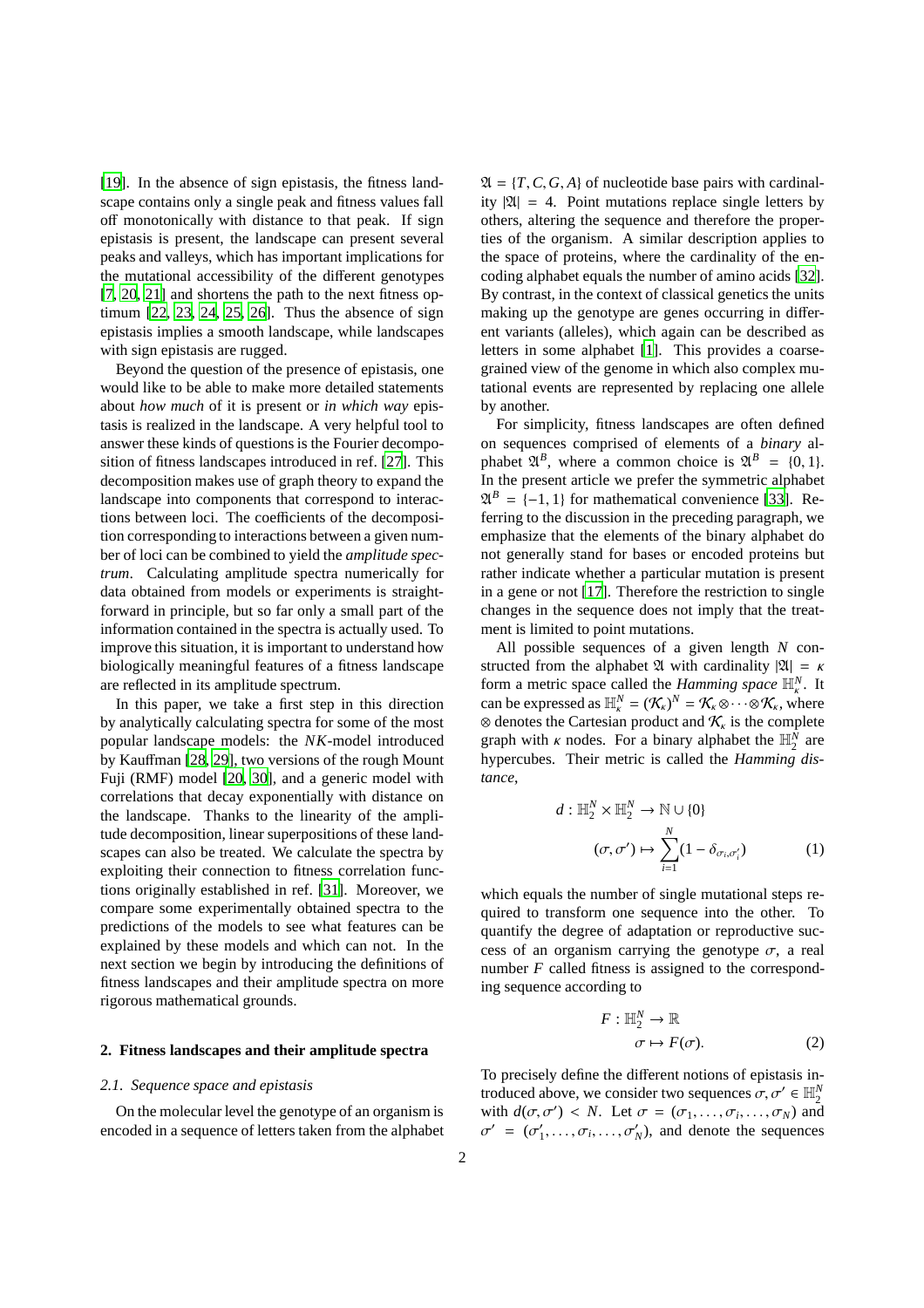

<span id="page-2-0"></span>Figure 1: Illustration of the eigenfunctions  $2^{N/2}\phi_{i_1,\dots,i_p}$  of the graph Laplacian for the binary hypercube with  $N = 3$  and  $p = 1, 2, 3$ . Similar to the usual Fourier decomposition on spaces such as  $\mathbb{Z}^n$  or  $\mathbb{R}^n$ , eigenfunctions of higher order vary more rapidly.

with a mutation at the *i*-th locus by  $\sigma^{(i)}$  and  $\sigma'^{(i)}$ , respectively, with  $\sigma_i^{(i)}$  $i_j^{(i)} = \sigma'_{i}^{(i)} = -\sigma_i$ ). If *F*( $\sigma$ ) − *F*( $\sigma^{(i)}$ ) ≠  $F(\sigma') - F(\sigma'^{(i)})$  for some *i*, the fitness landscape is called *epistatic*. If  $sgn(F(\sigma) - F(\sigma^{(i)})) = sgn(F(\sigma'))$  $F(\sigma^{\prime(i)})$  the effect is called *magnitude epistasis*, while for  $sgn(F(\sigma) - F(\sigma^{(i)})) = -sgn(F(\sigma') - F(\sigma'^{(i)}))$  it is called *sign epistasis*. Furthermore, the landscape is said to contain *reciprocal sign epistasis* if there are pairs of mutations such that  $-\text{sgn}(F(\sigma) - F(\sigma^{(i,j)})) =$  $\text{sgn}(F(\sigma) - F(\sigma^{(i)})) = \text{sgn}(F(\sigma) - F(\sigma^{(j)}))$ , with  $\sigma^{(i,j)}$ denoting the sequence mutated at loci *i* and *j* [\[7\]](#page-11-6). A landscape with sign epistasis is said to be *rugged*, while landscapes containing no epistasis or only magnitude epistasis are called *smooth*. Non-epistatic landscapes are also called *additive*, as here the individual effects of mutations add up independently.

The presence of sign epistasis severely limits which paths on the landscape are accessible to evolution [\[7](#page-11-6), [19,](#page-11-18) [20\]](#page-11-19). Landscapes that display reciprocal sign epistasis may contain several local fitness maxima [\[24\]](#page-12-3), while those that do not have a single maximum. The existence of reciprocal sign epistasis is a necessary but not sufficient condition for the existence of multiple maxima. For an example of a sufficient condition for multiple maxima based on local properties of the landscape see [\[26](#page-12-5)].

# *2.2. Fourier decomposition*

The *adjacency matrix*  $\mathcal A$  of the Hamming space encodes the neighborhood relations between sequences, and is defined as

$$
\mathcal{A}_{\sigma,\sigma'} = \begin{cases} 1, & d(\sigma,\sigma') = 1 \\ 0, & \text{else.} \end{cases}
$$
 (3)

With  $\mathbb{I}^m$  denoting the identity of  $m \times m$  matrices, the graph Laplacian  $\Delta$  is then defined by  $\Delta = \mathcal{A} - N \mathbb{I}^{2^N}$ , and its action on the fitness function *F* yields

$$
\Delta F(\sigma) = \sum_{\sigma' \in \mathbb{H}_2^N} \mathcal{A}_{\sigma, \sigma'} F(\sigma') - NF(\sigma)
$$

$$
= \sum_{\sigma' \in \mathbb{H}_2^N, \atop d(\sigma, \sigma') = 1} F(\sigma') - NF(\sigma). \tag{4}
$$

For  $\mathfrak{A} = \mathfrak{A}^B = \{-1, 1\}$  and  $\sigma_i$  denoting the *i*–th element of  $\sigma$ , the eigenfunctions of  $\Delta$  are given by  $\phi_{i_1,\dots,i_p}(\sigma)$  =  $2^{-\frac{N}{2}}\sigma_{i_1} \ldots \sigma_{i_p}$  with  $p \in \{1, ..., N\}$  and  $0 \le i_1 \le i_2 \cdots \le i_p$  $i_p \leq N$ . The corresponding eigenvalues are  $\lambda_p = -2p$ and thus the degeneracy is  $\binom{N}{p}$ . The set of all eigenfunctions  $\phi_i(\sigma)$  forms an orthonormal basis and the landscape can be expressed in terms of a decomposition, called *Fourier expansion* [\[27](#page-12-6)], which reads

<span id="page-2-1"></span>
$$
F(\sigma) = \sum_{p=0}^{N} \sum_{i_1...i_p} a_{i_1...i_p} \phi_{i_1...i_p}(\sigma).
$$
 (5)

See fig. [1](#page-2-0) for the visualization of three eigenfunctions on the  $N = 3$  hypercube. While the  $a_i$ 's contain the information about the relative influence of the non-epistatic contributions on fitness, the higher order coefficients  $a_{i_1...i_p}$  with  $p > 1$  describe the relative strength of the contributions of *p*–tupels of interacting loci. The zero order coefficient  $a_0$  is proportional to the mean fitness of the landscape,

$$
a_0 = 2^{-\frac{N}{2}} \sum_{\sigma \in \mathbb{H}_N^2} F(\sigma),
$$

where the prefactor reflects the normalization of the  $\phi_i$ .

The amplitude spectrum quantifies the relative contributions of the complete sets of *p*–tupels to the epistatic interactions. Following ref. [\[31\]](#page-12-10), we consider *random field models* of fitness landscapes where individual instances of the ensemble (*realizations*) are constructed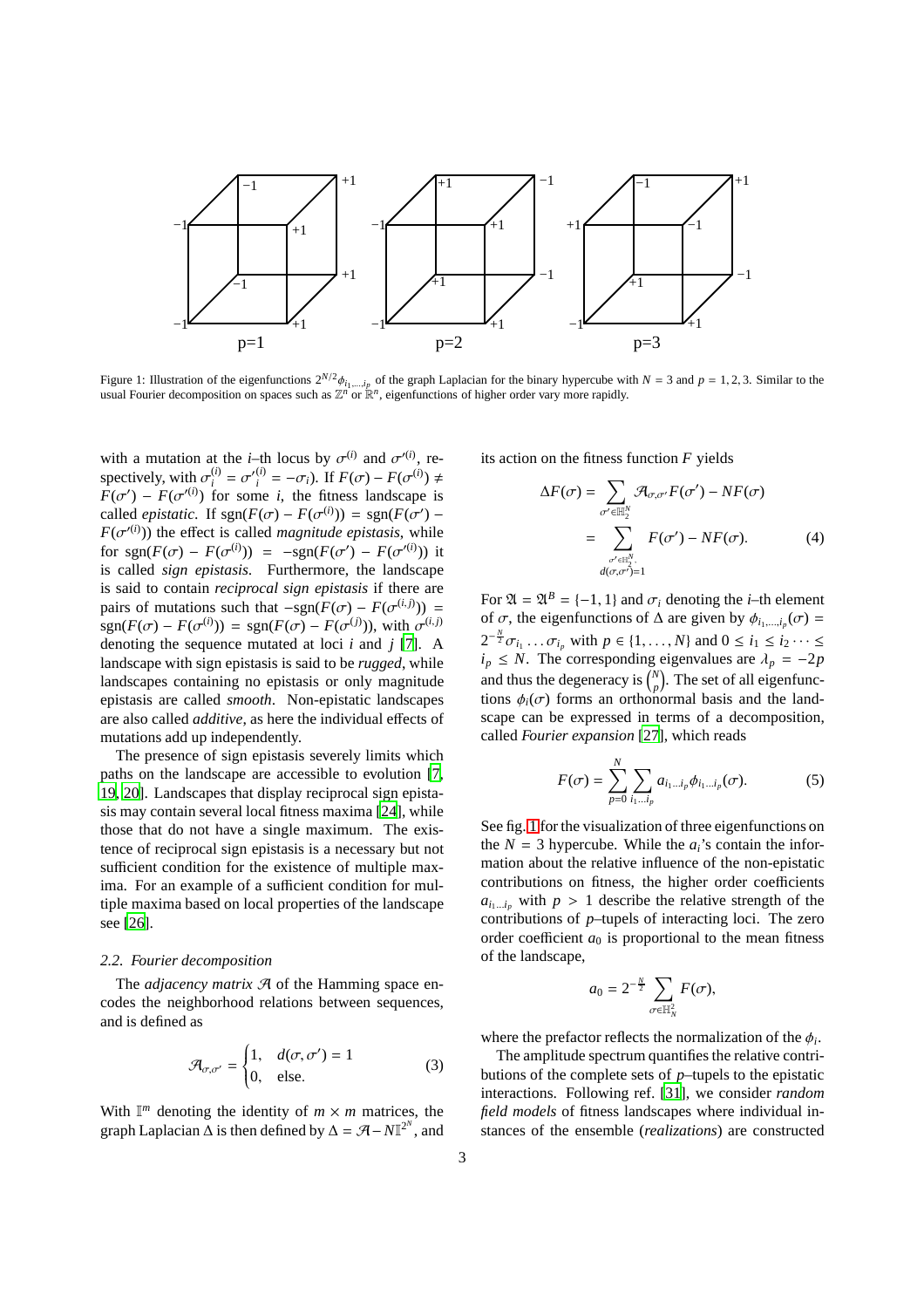from random variables according to some specified rule (see sects. [3](#page-4-0) and [4\)](#page-6-0), and define amplitude spectra as averages over the realizations. Two kinds of averages appear: averaging over realizations at a constant point in  $\mathbb{H}^N_2$ , and *spatially* averaging over all points in  $\mathbb{H}^N_2$ . Here and in the following angular brackets  $\langle \ldots \rangle$  denote averaging over the realizations of the landscape, while an overbar denotes a spatial average over  $\mathbb{H}_2^N$ , as for example in

$$
\overline{F} = 2^{-N} \sum_{\sigma} F(\sigma).
$$

For the definition of the amplitude spectrum the two types of averages need to be distinguished. The first one reads

$$
B_p = \left\langle \frac{\sum_{i_1...i_p} |a_{i_1...i_p}|^2}{\sum_{q \neq 0} \sum_{i_1...i_q} |a_{i_1...i_q}|^2} \right\rangle,\tag{6}
$$

for  $p > 0$  and  $B_0 = 0$ . For an additive landscape  $B_1 = 1$ and  $B_{\text{sum}} = \sum_{i>1} B_i = 0$  while for a landscape with epistasis  $B_{\text{sum}} > 0$ . In [\[17\]](#page-11-16)  $B_{\text{sum}}$  was used as a quantifier for the amount of epistasis found in empirical fitness landscapes. Note that the values of  $B_{\text{sum}}$  for different landscapes are contrastable because of the normalization  $\sum_{p>0} B_p = 1$ .

Another way to define the amplitude spectrum is through

$$
\tilde{B}_p = \frac{b_p}{b_0 + \sum_{q \neq 0} b_q},\tag{7}
$$

with  $b_p = \sum_{i_1...i_p} \langle |a_{i_1...i_p}|^2 \rangle$  for all  $p \ge 1$ . The zero order | coefficient  $b_0$  is not defined in terms of the Fourier coefficients  $a_i$ , but is proportional to the mean covariance,

$$
b_0 = 2^{-N} \sum_{\sigma, \sigma' \in \mathbb{H}_2^N} \left[ \langle F(\sigma) F(\sigma') \rangle - \langle F(\sigma) \rangle \langle F(\sigma') \rangle \right], \quad (8)
$$

as defined<sup>[1](#page-3-0)</sup> in [\[31](#page-12-10)]. The main difference between the  $\tilde{B}_p$ and the  $B_p$  consists in whether averaging is performed separately on the terms in the fraction or on the fraction as a whole. As it is often easier to calculate a fraction of averages than an average of a fraction, the present work concentrates on the  $\tilde{B}_p$ . While the  $\tilde{B}_p$  are not generally normalized,  $\sum_{p>0} \tilde{B}_p \neq 1$ , a normalized amplitude spectrum can easily be constructed through

$$
B_p^* = \frac{\tilde{B}_p}{\sum_{q>0} \tilde{B}_q} = \frac{b_p}{\sum_{q>0} b_q}.
$$
 (9)

# *2.3. Relation to fitness correlations*

In ref. [\[31\]](#page-12-10) it was shown that the differently averaged spectra are related to different types of fitness correlation functions. The *direct correlation function* is defined for all sequences of a given Hamming distance *d* as

$$
\rho_d = \frac{1}{\binom{N}{d}2^N} \sum_{\sigma, \sigma' \in \mathbb{H}_2^N \atop d(\sigma, \sigma') = d} \frac{(F(\sigma) - \overline{F})(F(\sigma') - \overline{F})}{\overline{F^2} - \overline{F}^2}.
$$
 (10)

This correlation function is linked to the normalized amplitude spectrum,  $B_p$ , according to

<span id="page-3-3"></span>
$$
\langle \rho_d \rangle = \sum_{p \ge 0} B_p \, \omega_p(d) \tag{11}
$$

where the  $\omega_p$  are orthogonal functions depending on the underlying graph structure [\[31\]](#page-12-10). On the other hand, the *autocorrelation function*  $R_d$  defined as<sup>[2](#page-3-1)</sup>

<span id="page-3-4"></span>
$$
R_d = \frac{\langle F(\sigma)F(\sigma')\rangle_d - \langle \overline{F} \rangle^2}{\langle \overline{F^2} \rangle - \langle \overline{F} \rangle^2},\tag{12}
$$

where  $\langle \ldots \rangle_d$  denotes a *simultaneous* average over all possible pairs  $(\sigma, \sigma')$  with  $d(\sigma, \sigma') = d$  as well as over the realizations of the landscape, is linked to the amplitude spectrum  $\tilde{B}_p$  according to [\[34\]](#page-12-13)

<span id="page-3-2"></span>
$$
R_d = \sum_{p\geq 0} \tilde{B}_p \,\omega_p(d). \tag{13}
$$

Again, the difference between eq. [\(13\)](#page-3-2) and eq. [\(11\)](#page-3-3) lies in how the averaging is performed.

For Hamming graphs  $\mathbb{H}_{\kappa}^{N}$ , the functions  $\omega_{p}(d)$  are closely related to the *Krawtchouk polynomials*  $K_p^{(\kappa)}(d)$ [\[31\]](#page-12-10). For the binary case:

$$
\omega_p(d) = \binom{N}{p}^{-1} K_p^{(2)}(d),
$$

where [\[35,](#page-12-14) [36\]](#page-12-15)

$$
K_p^{(2)}(d) = \sum_{j\geq 0} (-1)^j {d \choose j} {N-d \choose p-j}.
$$
 (14)

<span id="page-3-0"></span><sup>&</sup>lt;sup>1</sup>Note that the prefactor of  $b_0$  given in [\[31](#page-12-10)] appears to be incorrect.

<span id="page-3-1"></span> $2$ This is a slight variation of the autocorrelation function given in ref. [\[31\]](#page-12-10). The original definition is restricted to landscape models fulfilling  $\langle F(\sigma) \rangle$  = const., with a constant that is independent of  $\sigma$ . The proof of Theorem 5 in [\[31](#page-12-10)] can be carried out analogously for the definition [\(12\)](#page-3-4) without suffering from this constraint.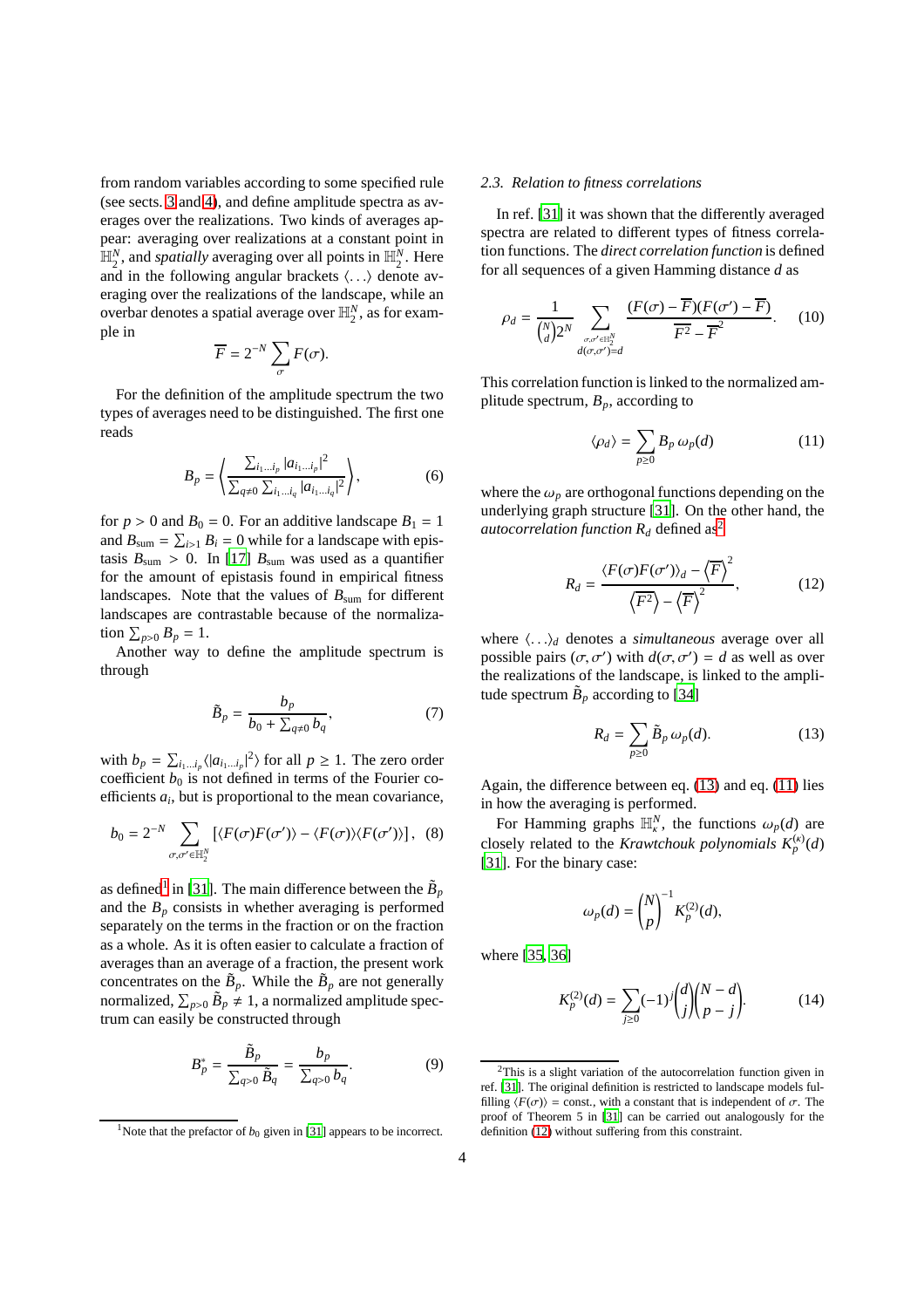Unless stated otherwise, here and in the rest of the paper, binomial coefficients are understood to be defined as

<span id="page-4-3"></span>
$$
\binom{N}{k} = \begin{cases} \frac{N!}{k!(N-k)!}, & N \ge k \text{ and } N, k \ge 0, \\ 0, & \text{else.} \end{cases}
$$
 (15)

Our primary interest is in the calculation of analytical expressions of the  $\tilde{B}_p$  for known  $R_d$ . Thus, an inversion of eq. [\(13\)](#page-3-2) is needed. This can be achieved by exploiting the orthogonality of the Krawtchouk polynomials with respect to the binomial distribution, which implies that [\[35\]](#page-12-14)

$$
\sum_{d\geq 0} \binom{N}{d} K_p^{(2)}(d) K_q^{(2)}(d) = 2^N \binom{N}{p} \delta_{pq}.
$$
 (16)

Multiplying eq. [\(13\)](#page-3-2) by  $\binom{N}{d} K_q^{(2)}(d)$  and summing over *d* thus yields

$$
\sum_{d\geq 0} \sum_{p\geq 0} {N \choose d} {N \choose p}^{-1} \tilde{B}_p K_p^{(2)}(d) K_q^{(2)}(d) = 2^N \tilde{B}_q, \qquad (17)
$$

and we conclude that

<span id="page-4-1"></span>
$$
\tilde{B}_q = 2^{-N} \sum_{d \ge 0} K_q^{(2)}(d) \binom{N}{d} R_d.
$$
 (18)

Now, the calculation of amplitude spectra from autocorrelation functions is possible and at least numerically any spectrum can be calculated from a given correlation function. But for some landscape models even exact analytical solutions can be obtained, as will be shown in the following sections.

# <span id="page-4-0"></span>**3. Kau**ff**man's NK-model**

The simplest random field model of a fitness landscape is the *House-of-Cards* (HoC) model [\[37](#page-12-16), [38\]](#page-12-17). In this model, the fitness values are assigned randomly to genotypes according to

$$
F: \sigma \mapsto \xi(\sigma), \tag{19}
$$

where the  $\xi(\sigma)$  are independent and identically distributed (i.i.d.) random variables drawn from some distribution. Without loss of generality we assume that the  $\xi$  have vanishing mean,  $\langle \xi \rangle = 0$  and finite variance  $D = \text{Var}(\xi)$ . The amplitude spectrum of the HoC-model is known to be  $\tilde{B}_q = 2^{-N} {N \choose q}$  [\[31](#page-12-10)], which also follows from eq. [\(18\)](#page-4-1).

Although the HoC-model has been widely used for the modeling of adaptation [\[22](#page-12-1), [23,](#page-12-2) [25\]](#page-12-4), there is by now substantial experimental evidence that the assumption



<span id="page-4-2"></span>Figure 2: The autocorrelation function (top) and the amplitude spectrum (bottom) for the  $NK$ -model with  $N = 100$  and different values of  $k = K + 1$ .

of uncorrelated fitness values overestimates the ruggedness of real fitness landscapes [\[17](#page-11-16), [20,](#page-11-19) [39](#page-12-18)]. It is therefore necessary to consider more complex models, which include fitness correlations in a biologically meaningful way. A prototypical model with tunable ruggedness is Kauffman's *NK*-model [\[28](#page-12-7), [29,](#page-12-8) [40\]](#page-12-19), which assumes random epistatic interactions within groups of loci of fixed size and fixed membership. In the classical version, each locus *i* from a sequence of total length *N* interacts with a set of *K* other loci  $\{\sigma_{i_1}, \ldots, \sigma_{i_K}\}\$  from the same sequence, which together with the locus  $\sigma_i$  itself constitute the *NK-neighborhood* of locus *i*.

To take into account more general setups, the constraint of  $\sigma_i$  being a member of the *i*–th neighborhood will be relaxed here [\[31](#page-12-10), [41](#page-12-20)]. Thus, defining  $k = K + 1$ , the *i*–th *NK*-neighborhood is the set  $\{\sigma_{i_1}, \ldots, \sigma_{i_k}\}$ . The fitness is assigned as follows: let {*fi*} be *N* random functions with  $K + 1 = k$  binary arguments. For each of the  $2^k$  combinations of the arguments, the  $f_i(\sigma_{i_1}, \ldots, \sigma_{i_k})$ are chosen as i.i.d. random variables with variance *D*.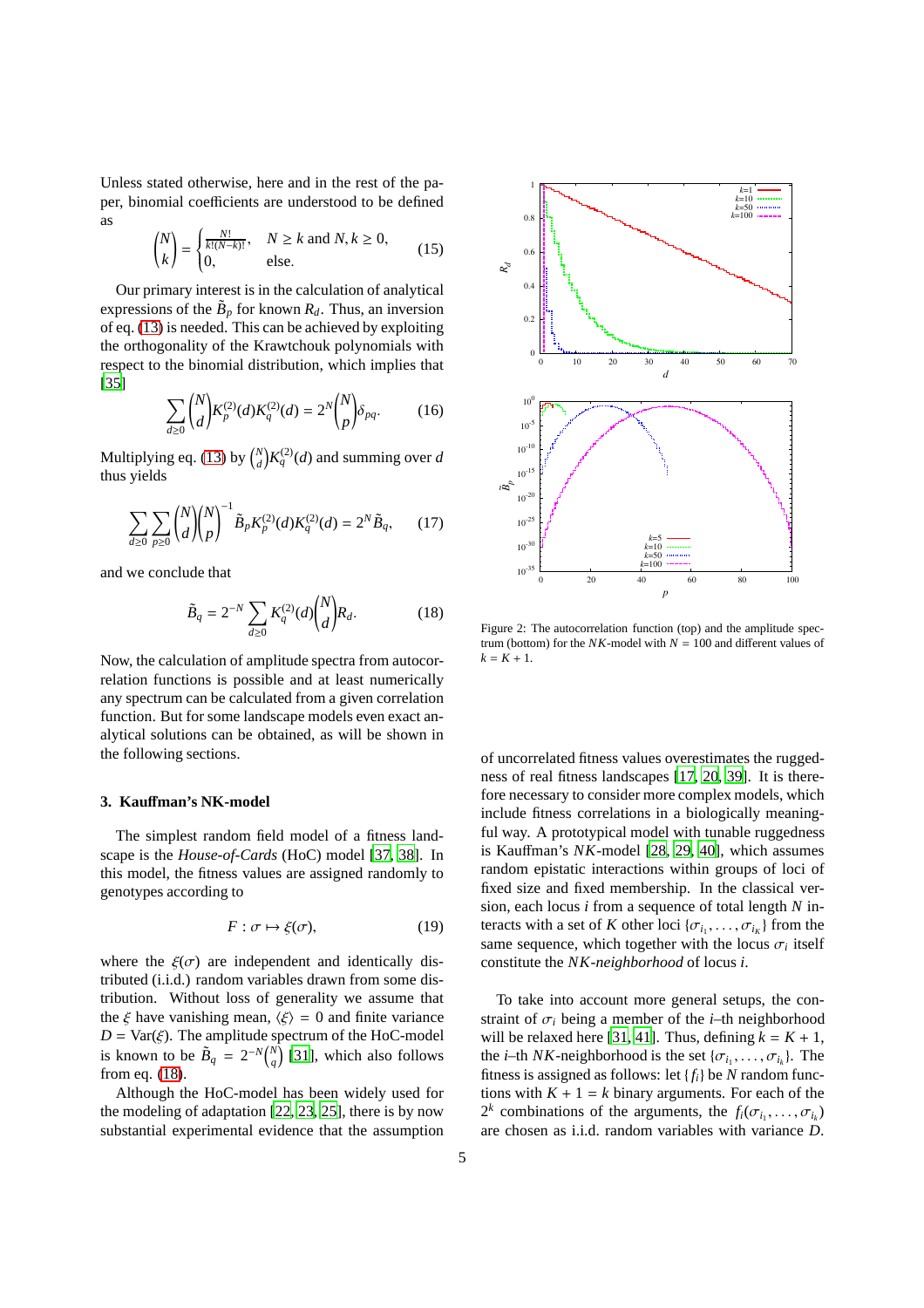The fitness landscape is then defined as

$$
F: \sigma \mapsto \frac{1}{\sqrt{N}} \sum_{i=1}^{N} f_i(\sigma_{i_1}, \dots, \sigma_{i_k}).
$$
 (20)

Thus, each  $f_i$  is equivalent to a HoC-landscape of size  $K + 1 = k$ . For  $K = N - 1$ , respectively  $k = N$ , the landscape is maximally rugged and reduces to the totally uncorrelated HoC -model, while for  $K = 0$ , respectively  $k = 1$ , all fitness contributions are independent, and the model is fully additive. By changing *k* the ruggedness of the fitness landscape can be tuned.

To complete the definition of the model, it has to be specified how the elements of the neighborhoods are chosen. In the most commonly used versions of the model, the *k* interacting loci are either picked at random or taken to be adjacent along the sequence [\[28,](#page-12-7) [29](#page-12-8)]. A third possibility is to subdivide the sequence into blocks of size *k*, such that within blocks every locus interacts with every other but blocks are mutually independent [\[42,](#page-12-21) [43](#page-12-22)]. Although the construction of the neighborhoods affects certain properties of the landscapes such as the number of local fitness maxima [\[44](#page-12-23), [45\]](#page-12-24) and the evolutionary accessibility of the global maximum [\[21,](#page-12-0) [46](#page-12-25)], it turns out that the autocorrelation function does not depend on it. The autocorrelation function of the *NK*-model can be calculated starting from eq. [\(12\)](#page-3-4) and is given by [\[47\]](#page-12-26)

$$
R_d = \binom{N-k}{d} \binom{N}{d}^{-1},\tag{21}
$$

see fig. [2.](#page-4-2) Note that previously some incorrect expressions for the correlation functions have been reported in the literature [\[48](#page-12-27)] which led to the erroneous conclusion that the choice of the neighborhood affects the amplitude spectra [\[31](#page-12-10)].

Inserting [\(21\)](#page-5-0) into eq. [\(18\)](#page-4-1) yields

<span id="page-5-3"></span>
$$
\tilde{B}_q = 2^{-N} \sum_{d \ge 0} K_q^{(2)}(d) \binom{N-k}{d}.
$$
 (22)

The evaluation of this expression is somewhat technical and can be found in Appendix A. The final result

$$
\tilde{B}_q = 2^{-k} \binom{k}{q} \tag{23}
$$

is remarkably simple (see fig. [2](#page-4-2) for illustration). As expected, the Fourier coefficients vanish for  $q > k$  [\[21,](#page-12-0) [49](#page-12-28)] and the known case of the HoC-model is reproduced for  $k = N$ . Moreover, the coefficients satisfy the symmetry  $\tilde{B}_q = \tilde{B}_{k-q}$  and are maximal for  $q = k/2$ , as was previously conjectured in [\[31](#page-12-10)].

The *NK*-model is already a very flexible model and offers many possibilities for tuning. An even more general model is obtained by considering *superpositions* of *NK*-models, in the sense of *NK*-fitness landscapes being added independently. Let  ${F_m(\sigma)}$  =  $\frac{1}{\sqrt{N}}\sum_j f_j^{(m)}$  $\{g_j^{(m)}(\sigma_{j_1}, \ldots, \sigma_{j_{k^{(m)}}})\}$  be a family of *n NK*-fitness landscapes with neighborhood sizes  $k^{(m)}$ ,  $m = 1, ..., n$ . Then its superposition  $\mathcal F$  is defined by

$$
\mathcal{F}: \sigma \mapsto \sum_{m=1}^{n} F_m(\sigma)
$$
  
= 
$$
\sum_{m=1}^{n} \frac{1}{\sqrt{N}} \sum_{j=1}^{N} f_j^{(m)}(\sigma_{j_1}, \dots, \sigma_{j_{k^{(m)}}}).
$$
 (24)

Since the different *NK*-landscapes {*Fm*} are independent, the correlation functions are additive,

$$
R_d^{\mathcal{F}} = \frac{\sum_{m=1}^n \binom{N-k^{(m)}}{d} \binom{N}{d}^{-1} D_m}{\sum_{j=1}^n D_j} =: \sum_{i=0}^N A_i \binom{N-i}{d} \binom{N}{d}^{-1},\tag{25}
$$

with statistical weights

$$
A_i = \sum_{\{m | k^{(m)} = i\}} \frac{D_m}{\sum_{j=1}^n D_j},
$$

<span id="page-5-0"></span>where  $D_m = \text{Var}(f^{(m)})$ . The sum is over all landscapes with neighborhoods of size *i* and contains a zeroth order term that shifts the correlation function by a constant. The amplitude spectrum of the superposition is thus of the form

<span id="page-5-1"></span>
$$
\tilde{B}_p^{\mathcal{F}} = \sum_{i\geq 0} 2^{-i} A_i \binom{i}{p}.
$$
 (26)

Note that the consistent interpretation of an empirical fitness landscape as a superposition of *NK*-landscapes requires all  $A_i$  to be positive. Nevertheless, it can be useful to consider superpositions containing negative *A<sup>i</sup>* to calculate amplitude spectra of fitness landscapes constructed by different means (see section [4](#page-6-0) for an example).

<span id="page-5-2"></span>Interestingly, expression [\(26\)](#page-5-1) is also obtained from another type of generalized *NK*-model, giving rise to a different biological interpretation of the decomposition. Consider again fitness values  $F(\sigma)$  that are constructed as sums of fitnesses corresponding to HoC-landscapes associated to *NK*-like neighborhoods  $f_i(\sigma_{i_1}, \ldots, \sigma_{i_{k(i)}})$ ,

$$
F: \sigma \mapsto \sum_{i=1}^{M} f_i(\sigma_{i_1}, \dots, \sigma_{i_{k(i)}}), \tag{27}
$$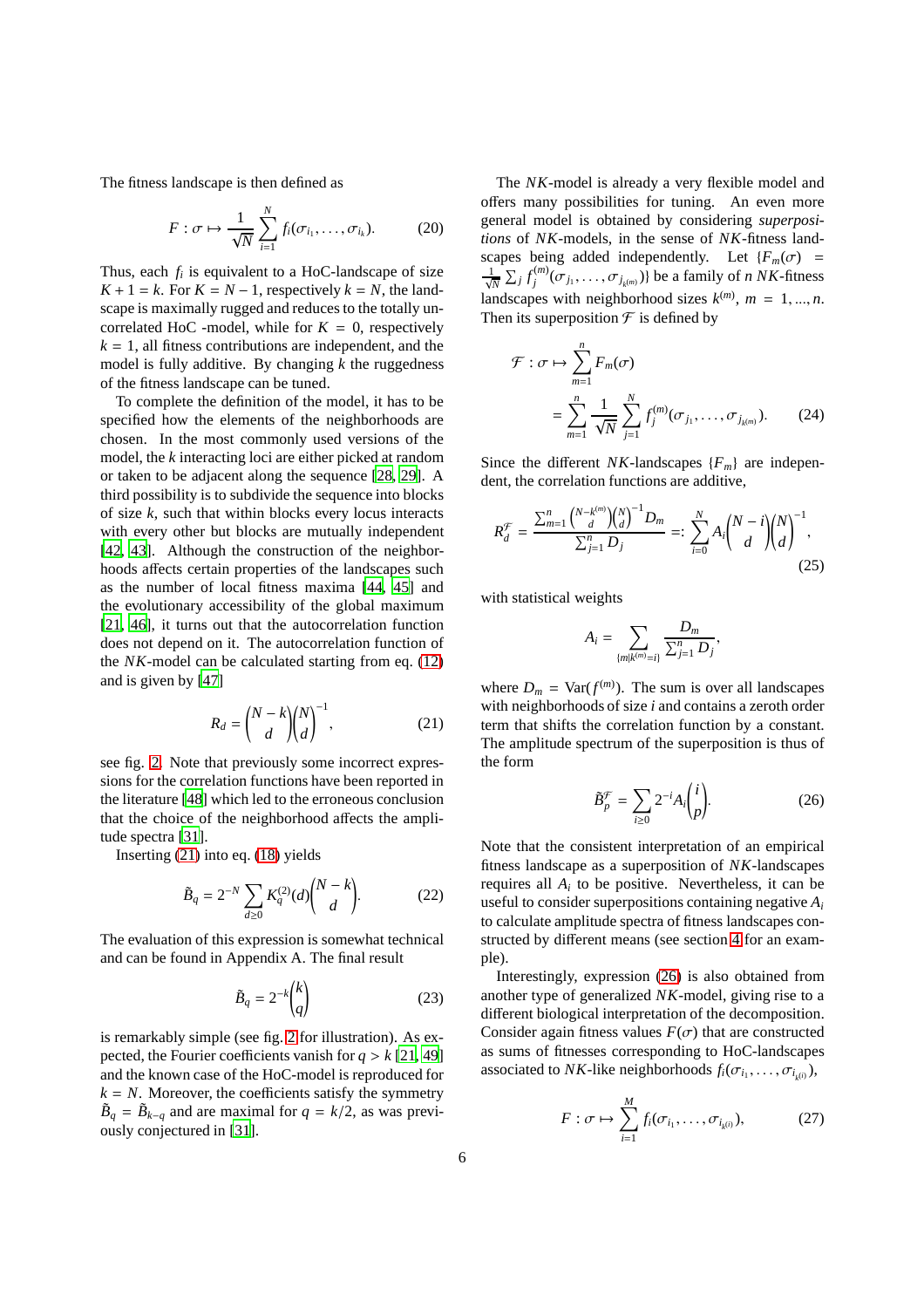where *M* is an integer that can be different from *N*, and  $k^{(i)}$  is the size of the *i*–th neighborhood, drawn from some distribution  $P(k)$ . Furthermore, for simplicity assume that the variances  $D_i$  of the  $f_i$  are all the same. The reasoning behind this model is to retain the idea of interacting groups of loci that is inherent in the *NK*-model, but to relax the rather unrealistic condition that all these groups are of the same size. Rather, it is assumed that there exist some typical distribution for the sizes of the groups.

Following the procedure explained in [\[47\]](#page-12-26), the corresponding autocorrelation function is easily shown to be

$$
R_d^P = \sum_{k\geq 0} P(k) \binom{N-k}{d} \binom{N}{d}^{-1},\tag{28}
$$

which trivially leads to expression [\(26\)](#page-5-1) with  $A_k$  =  $P(k)$ . The coefficients obtained from the decomposition of experimentally obtained spectra in terms of *NK*spectra could therefore also be interpreted as a probability distribution for the sizes of interacting neighborhoods. Again, this interpretation is only consistent if all weights are positive. Here, it seems reasonable to expect that for large enough landscapes *P*(*k*) should become continuous in the sense that the distribution becomes monotonic over large contiguous parts of its support.

#### <span id="page-6-0"></span>**4. Rough Mount Fuji model**

Another model with tunable epistatic effects is the *Rough Mount Fuji* (RMF) model [\[30\]](#page-12-9), which is constructed by superimposing a purely additive model and a HoC-landscape according to

$$
F: \sigma \mapsto f_0 + \sum_{i=1}^{N} b_i \sigma_i + \xi(\sigma). \tag{29}
$$

In ref. [\[30\]](#page-12-9),  $f_0$  and the  $b_i$  were parameters to be determined empirically from experimental data. Here we instead choose  $f_0$  as some arbitrary constant, the  $b_i$ as *N* i.i.d. random variables, and  $\xi(\sigma)$  as another set of  $2^N$  i.i.d. random variables with  $\langle \xi(\sigma) \rangle = 0$  and  $\langle \xi(\sigma) \xi(\sigma') \rangle = D_N \delta_{\sigma \sigma'}$ , compare to the construction of the HoC-model above in sect. [3.](#page-4-0) Note that, in contrast to the  $\xi$ , the  $b_i$  do not depend on  $\sigma$ . The amount of ruggedness is controlled by fixing the variance of the HoCcomponent, *DN*, and the mean of the absolute values of the slopes of the additive model,  $s = \sum_{i=1}^{N} |b_i|/N$ . The important limiting cases, the HoC-model and the purely



<span id="page-6-2"></span><span id="page-6-1"></span>Figure 3: The autocorrelation function (top) and the amplitude spectrum (bottom) for the RMF-model with  $N = 100$ ,  $D_1 = 0$ ,  $D_N = 1$ and various values of *c*.

additive model, are obtained in the limits  $D_N/s \to \infty$ and  $D_N/s \to 0$ , respectively [\[17](#page-11-16)].

In the following we write  $b_i = \frac{c}{2} + \zeta_i$ , where *c* is a constant independent of *i*, and the  $\zeta_i$  are i.i.d. random variables with  $\langle \zeta_i \rangle = 0$  and  $\langle \zeta_i \zeta_j \rangle = D_1 \delta_{ij}$ . Note that choosing the same mean value for all the  $b_i$ 's singles out the *reference sequence*  $\sigma^{(0)} = (1, \ldots, 1)$ . On average, the fitness of sequence  $\sigma$  decays linearly with the Hamming distance  $d(\sigma, \sigma^{(0)})$  to the reference sequence  $\sigma^{(0)}$  and the mean slope is *c*. Setting  $D_1 = 0$  yields a simpler version of the RMF-model that was introduced in [\[20](#page-11-19)].

To calculate the autocorrelation function of the RMFmodel, it is convenient to rewrite the fitness as  $F(\sigma)$  =  $\alpha - cd(\sigma, \sigma^{(0)}) + \sum_{i=1}^{N} \zeta_i \sigma_i + \xi(\sigma)$ , where  $\alpha = f_0 + \frac{Nc}{2}$ . Making use of the vanishing mean values of the  $\zeta_i$ 's and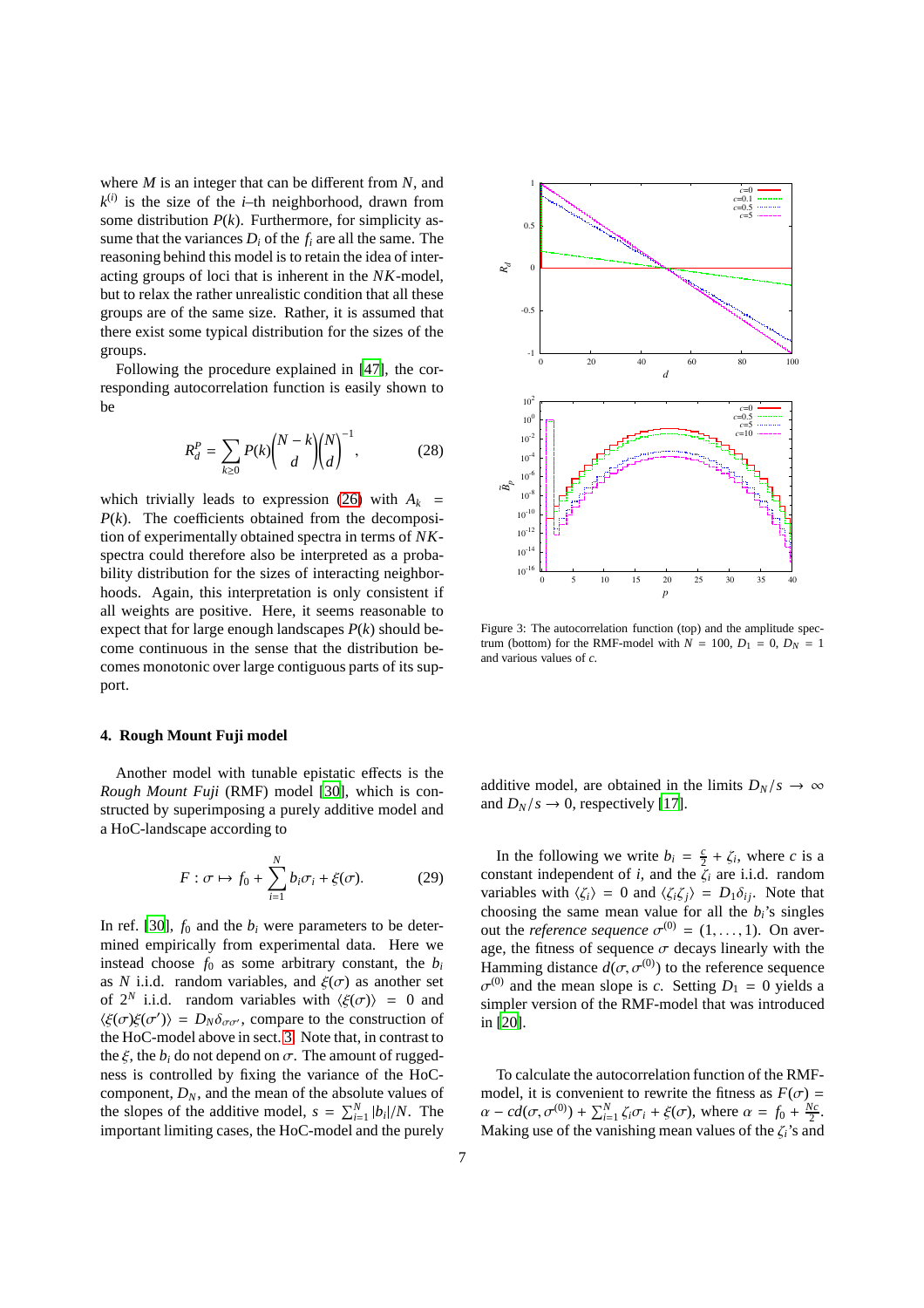the  $\xi$ 's, the autocorrelation function reads

$$
R_d = \left( \left\langle \sum_{i=1}^N \zeta_i \sigma_i \sum_{j=1}^N \zeta_j \sigma_j' \right\rangle_d + \langle \xi(\sigma) \xi(\sigma') \rangle_d
$$
  
+  $\langle (\alpha - cd(\sigma, \sigma^{(0)})) (\alpha - cd(\sigma', \sigma^{(0)})) \rangle_d$   
-  $\left( \overline{\alpha - cd(\sigma, \sigma^{(0)})} \right)^2$   

$$
\left( \overline{(\alpha - cd(\sigma, \sigma^{(0)}))^2} - \overline{\alpha - cd(\sigma, \sigma^{(0)})} \right)^2
$$
  
+  $\left( \left\langle \sum_{i=1}^N \zeta_i \sigma_i \right\rangle^2 \right) + \left\langle \xi(\sigma)^2 \right\rangle \right)^{-1}.$ 

The covariance of the deterministic part has been eval-uated elsewhere<sup>[3](#page-7-0)</sup> and the terms containing random variables can easily be calculated, yielding

$$
R_d^{\text{RMF}} = \frac{\left(D_1 + \frac{c^2}{4}\right)(N - 2d) + D_N \delta_{d0}}{\left(D_1 + \frac{c^2}{4}\right)N + D_N}
$$

.

In order to obtain the spectrum  $\tilde{B}_p$  we write  $R_d^{\text{RMF}}$  as a linear combination of correlation functions of the *NK*model with different *k*'s, i.e.  $R_d^{\text{RMF}} = \sum_{k=0}^{N} A_k \binom{N-k}{d} \binom{N}{d}$ with expansion coefficients

$$
A_0 = -\frac{\left(D_1 + \frac{c^2}{4}\right)N}{\left(D_1 + \frac{c^2}{4}\right)N + D_N}, A_1 = \frac{2\left(D_1 + \frac{c^2}{4}\right)N}{\left(D_1 + \frac{c^2}{4}\right)N + D_N},
$$
  

$$
A_N = \frac{D_N}{\left(D_1 + \frac{c^2}{4}\right)N + D_N},
$$
(30)

and  $A_k = 0$  for all other *k*'s. The  $\tilde{B}_p$  can now be calculated making use of the linearity of equation [\(18\)](#page-4-1), yielding

$$
\tilde{B}_p^{\text{RMF}} = \frac{\left(D_1 + \frac{c^2}{4}\right) N \delta_{p1} + D_N 2^{-N} {N \choose p}}{\left(D_1 + \frac{c^2}{4}\right) N + D_N}.
$$
 (31)

In fig. [3,](#page-6-1) autocorrelation functions and amplitude spectra for the RMF-model with  $D_1 = 0$  and various choices of *c* are shown. Note that the generality of the superposition ansatz made it possible to calculate the  $\tilde{B}_p$  for the RMF-model, although the relation to the *NK*-model is not obvious at first sight. Having in mind that the zeroth component does not contain information about epistasis, we adopt, for the rest of this paper, a more general



<span id="page-7-2"></span>Figure 4: The amplitude spectrum  $\tilde{B}_p$  (main) and the renormalized spectrum  $\tilde{\beta}_p$  (inset) for exponentially decaying fitness correlations. In the inset, the exponential decay is obvious.

definition of RMF-landscapes as superpositions of *NK* -landscapes with all components being equal to zero, except for  $A_1 > 0$ ,  $A_N > 0$ , and an arbitrary zeroth order coefficient  $A_0$  that may be of any sign.

# **5. Exponentially decaying correlation functions**

The motivation for the present paper is to identify typical features of amplitude spectra of fitness landscapes and to make use of them for extracting information about the underlying biological system. In the preceding two sections we considered well-established statistical models of fitness landscapes and computed their spectra. As will be further illustrated in sect. [6,](#page-8-0) this analysis provides criteria to judge whether a measured spectrum can be explained by these models or not and, if so, one can use the biological picture behind the model to try to interpret the findings.

However, when faced with experimental data, none of the presented models may be general enough to give a good description. If this is the case, an alternative ansatz is to start with a presumably generic correlation function and calculate the corresponding spectrum, which can be compared to the data. This may then also guide the search for improved models. Here, we consider a correlation function that decays exponentially with Hamming distance *d*

$$
R_d^{\exp} = \lambda^d,\tag{32}
$$

with  $0 < \lambda < 1$ . The resulting expression for the spectrum obtained from eq. [\(18\)](#page-4-1),

<span id="page-7-1"></span>
$$
\tilde{B}_q = 2^{-N} \sum_{d \ge 0} \binom{N}{d} K_q^{(2)}(d) \lambda^d,\tag{33}
$$

<span id="page-7-0"></span><sup>3</sup>Neidhart, J., Szendro, I.G. & Krug, J. Adaptation in tunably rugged fitness landscapes: The rough Mount Fuji model (manuscript in preparation).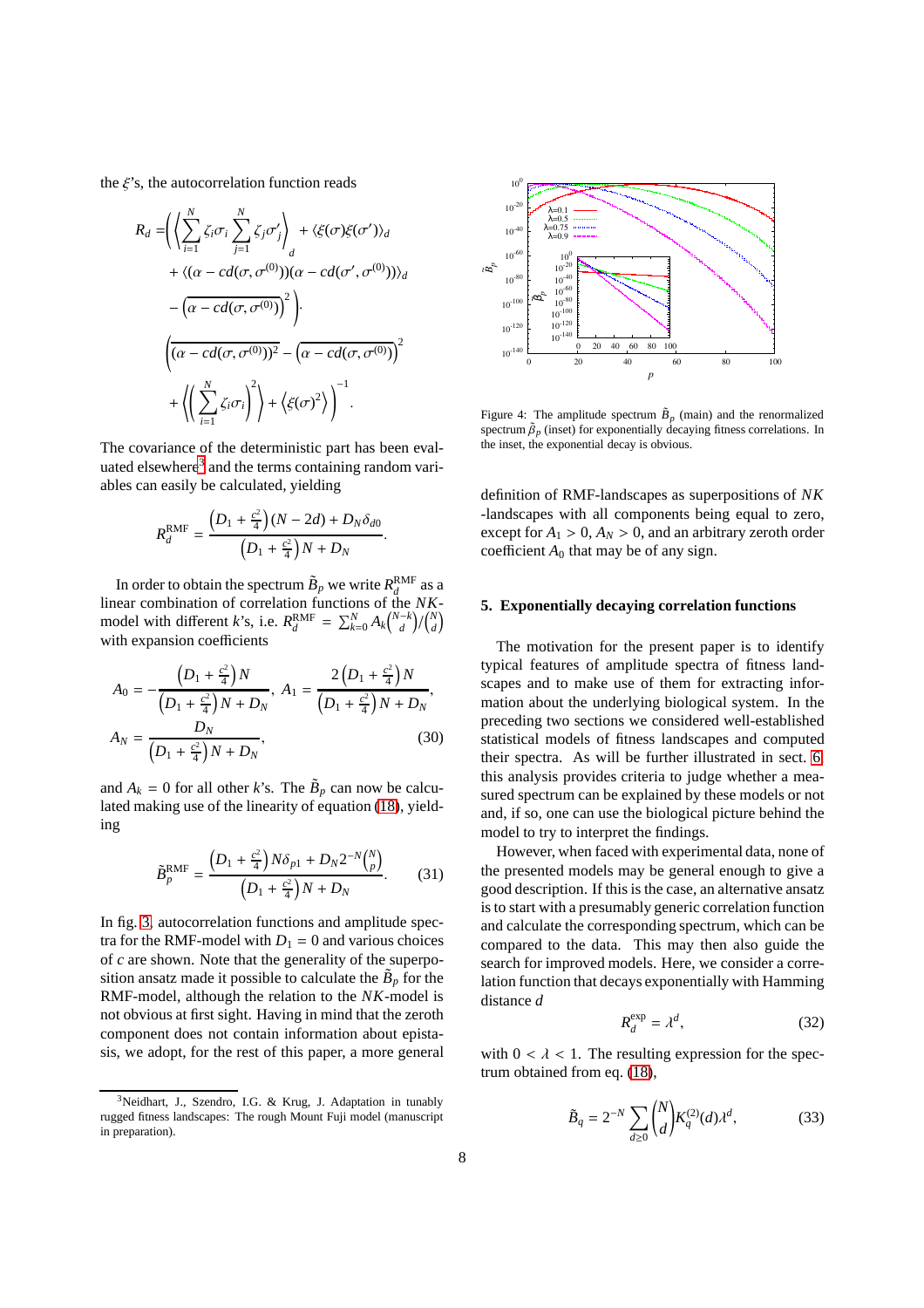is most easily evaluated using the known form of the generating function of the Krawtchouk polynomials [\[35,](#page-12-14) [36\]](#page-12-15)

<span id="page-8-2"></span>
$$
\mathcal{K}^{(2)}(x,z) = \sum_{n\geq 0} K_n^{(2)}(x) z^n = (1-z)^x (1+z)^{N-x} \tag{34}
$$

and the fact that these polynomials are self-dual in the sense of [\[50\]](#page-12-29)

<span id="page-8-1"></span>
$$
\binom{N}{x} K_n^{(2)}(x) = \binom{N}{n} K_x^{(2)}(n). \tag{35}
$$

Indeed, inserting [\(35\)](#page-8-1) into [\(33\)](#page-7-1) and using [\(34\)](#page-8-2) yields

$$
\tilde{B}_q = 2^{-N} \binom{N}{q} (1 - \lambda)^q (1 + \lambda)^{N-q}.
$$
 (36)

Defining  $\kappa = \ln\left(\frac{1+\lambda}{1-\lambda}\right)$  $\frac{1+\lambda}{1-\lambda}$ ) this expression can be rewritten as

$$
\tilde{B}_q = \frac{\binom{N}{q}}{(1 + e^{-\kappa})^N} e^{-\kappa q},\tag{37}
$$

corresponding to  $R_A^{\text{exp}}$  $\frac{e^{exp}}{d} = \left(1 - \frac{2}{1 + e^{k}}\right)^d$ . We conclude that if the spectrum normalized with respect to the number of *q*-tuples,  $\tilde{\beta}_q = \tilde{B}_q / \binom{N}{q}$ , decays exponentially with *q*, then the correlations decay exponentially with distance on the hypercube, see fig. [4.](#page-7-2)

Although we are, at the moment, lacking simple stochastic models that produce exponentially decaying correlations, spectra of the form [\(37\)](#page-8-3) have recently been found for fitness landscapes obtained from a dynamical model of molecular signal transduction [\[51](#page-12-30)]. It would be interesting to see whether one can construct stochastic models that do not enter too deeply into the dynamics at the cellular level but contain a simple and generic mechanism that gives rise to such correlations.

Exponentially decaying correlations have also been reported in a recent large-scale study of the fitness landscape of HIV-1 [\[52\]](#page-12-31). However, the correlation function calculated in that article is different from the one studied here, as it averages over correlations between fitness values of mutants that are connected by random walks of some length *s* and not over fitness values corresponding to states separated by Hamming distance *d*. Such random walk correlation functions are also connected in a simple manner to the amplitude spectra [\[34\]](#page-12-13), but the relation is different from the one considered here. Therefore our results are not directly applicable to these observations.

# <span id="page-8-0"></span>**6. Experimentally obtained fitness landscapes**

In this section we compare the model spectra to several experimentally measured "fitness" landscapes. The quotation marks indicate that not all of the landscapes presented here actually correspond to fitness, but rather to some proxy of it. To be able to compare spectra, the landscapes should be as large and as complete as possible. The four landscapes considered are a six locus landscapes obtained by Hall *et al*. [\[11\]](#page-11-10) for the yeast *Saccharomyces cerevisiae*, an eight locus landscape for the fungus *Aspergillus niger* presented by Franke *et al*. [\[20\]](#page-11-19), and two nine locus landscapes for the plant *Nicotiana tabacum* studied by O'Maille *et al*. [\[8\]](#page-11-7). A comparative analysis of these (and other) empirical landscapes can be found in [\[17\]](#page-11-16). All spectra presented in this section were calculated directly by decomposing the fitness landscapes in terms of the eigenfunctions of the graph Laplacian.

<span id="page-8-3"></span>While the first two landscapes mentioned above measure growth rate as a quantifier of fitness, the landscapes presented in [\[8\]](#page-11-7) measure enzymatic specificity of terpene synthases, that is, the relative production of 5-epiaristolochene and premnaspirodiene, respectively. As for these landscapes only 418 out of 512 fitness values were measured, the missing data is estimated by fitting a multidimensional linear model [\[53\]](#page-12-32) to the measured landscape. The fitness values of states for which there are no measurements are then replaced by the values given by the linear model. On the contrary, for the *A. niger* landscape considered in [\[20](#page-11-19)], missing fitness values were argued to correspond to non-viable mutants and are therefore set to zero. The way of estimating missing values obviously affects the spectra, but some estimation is necessary to be able to carry out the analysis.

We now ask whether the experimental spectra can be expressed as superpositions of *NK*-spectra of the form [\(26\)](#page-5-1) (recall that the RMF-model is a particular case of such a superposition). Of course, such a decomposition is always possible, but the assumption that the biological mechanism responsible for the spectra is really the additive interplay of fixed groups of loci of characteristic sizes is only reasonable if all the coefficients  $A_i$  are positive.

Simply solving the linear system of equations [\(26\)](#page-5-1) generally yields several negative coefficients. More satisfactory results are obtained by fitting a function of the form [\(26\)](#page-5-1) to the data by means of a least square procedure, constraining the coefficients to positive values. Here, two ansatzes are considered. First a fit containing all coefficients is carried out, with none of the  $A_i$  fixed to zero *a priori*. This is done to check whether a superposition of type [\(28\)](#page-6-2) with a continuous neighborhood size distribution  $P(k)$  is appropriate. Second, sparse fits containing as few nonzero  $A_i$ 's as possible are carried out to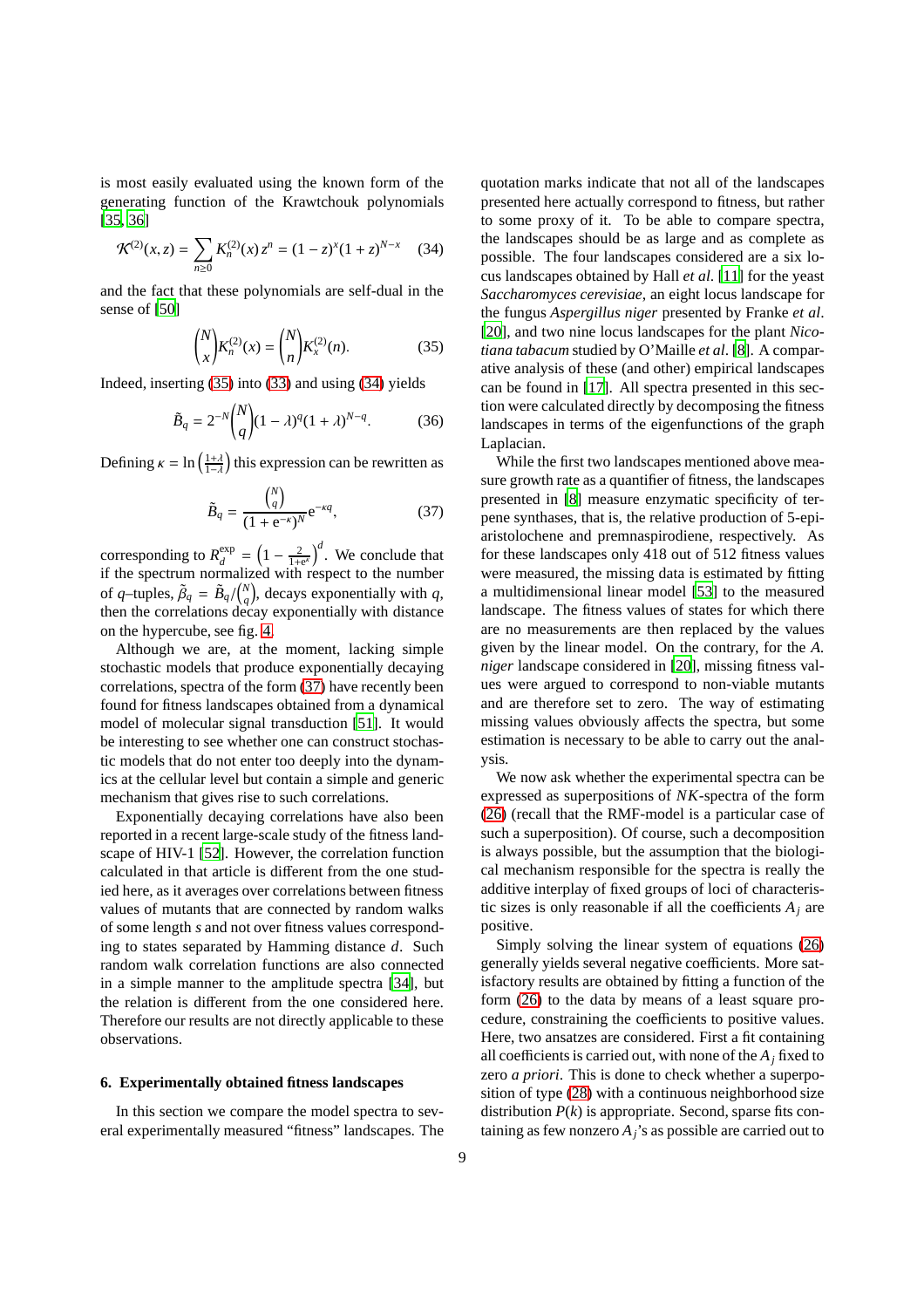

<span id="page-9-0"></span>Figure 5: Spectra corresponding to various experimentally measures fitness landscapes. The green lines are obtained by fitting the spectrum of a superposition of *NK*-models to the data. The dashed red line is proportional to  $\binom{N}{p}$ , showing the spectrum expected for a HoC-component.

verify if the landscape could be biologically interpreted as a superposition of a small number of *NK*-landscapes of different interaction ranges. One way of selecting *Aj*'s that can be neglected in the fit is to identify those coefficients obtained in the full fit that are much smaller than the others. In all cases, the term proportional to *A*<sup>0</sup> in [\(26\)](#page-5-1) is not considered as it can always be trivially fixed to fit  $\tilde{B}_0$ .

In fig. [5](#page-9-0) the data for the normalized amplitudes  $B_p^*$ (black dots) is shown together with the fit (green curve) and the HoC-component  $\sim \binom{N}{p}$  (red dashed line) of the fit. For the *A. niger* landscape in [\[20\]](#page-11-19) error estimates for the fitness values were available [\[54\]](#page-12-33), enabling the calculation of error bars to the spectrum. This is done by constructing ensembles of landscapes with fitness values  $F(\sigma) = \langle F(\sigma) \rangle + \xi(\sigma)$ , where  $\langle F(\sigma) \rangle$  is the mean of the replicate experimental measurements of the fitness of genotype  $\sigma$  and the  $\mathcal{E}(\sigma)$  are normally distributed random numbers with  $\sigma$ -dependent standard deviations obtained from the replicate measurements. Note that the influence of the measurement errors on the spectra is very small and only exceeds the symbol size for the highest  $p$  component ( $p = 8$ ). At least for this case one can therefore safely exclude that the HoC-component of the spectrum is generated by measurement errors.

As can be seen in fig.  $5(a)$ , the spectrum of the yeast

landscape [\[11](#page-11-10)] is nicely fitted by an ansatz where only  $A_1$  and  $A_N$  are assumed to be different from zero. This is evidently a superposition of an additive and a HoClandscape and therefore a RMF-landscape. Only the value at  $p = N$  seems too small to be fitted by the model. However, this value corresponds to a single component of the decomposition [\(5\)](#page-2-1) and the large deviation may be due to the lack of averaging. Also for the *A. niger* landscape from [\[20](#page-11-19)] a nice and sparse fit with nonzero coefficients  $A_1$ ,  $A_2$ , and  $A_N$  is obtained (see Fig. [5\(](#page-9-0)b)). The significant value of  $A_2$  implies that there are important interactions between pairs of loci. A RMF -landscape is therefore not an appropriate model of this system. Note that this conclusion differs from the analysis presented in [\[20\]](#page-11-19), where a reasonable fit to the RMF-model was found for a particular epistasis measure, the number of accessible pathways. This illustrates the importance of using more than one topographic measure for the comparison between empirical and model landscapes [\[17\]](#page-11-16).

For the spectrum of the 5-epi-aristolochene *N. tabacum* landscape from [\[8\]](#page-11-7), the fitting yields reasonable results for an ansatz allowing only  $A_1$ ,  $A_2$ ,  $A_6$  and  $A_N$  to be different from 0 (see Fig. [5\(](#page-9-0)c)). This might indicate that, apart from the non epistatic part and the simple pair interactions, there are one or several groups consisting of six strongly interacting alleles. Using the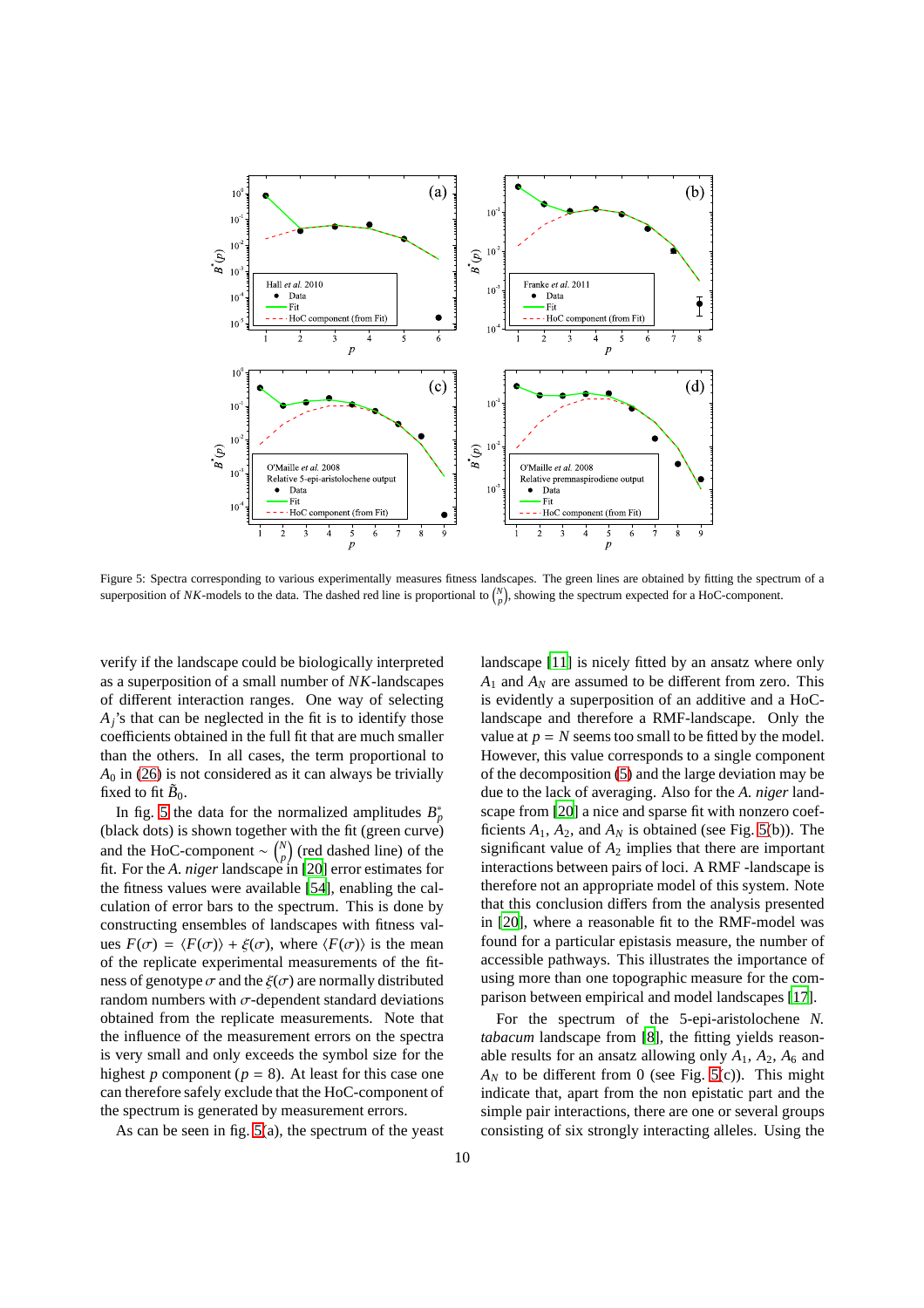same ansatz for the premnaspirodiene landscape yields less convincing results, as the large *p* part of the spectrum seems to be poorly fitted (see Fig. [5\(](#page-9-0)d)). Introducing more components into the fitting ansatz yields better results for this part of the spectrum, but such ansatzes can hardly be considered sparse anymore.

Using the full ansatz to fit the different landscapes does not yield any qualitative improvement for the first three landscapes and provides no evidence for an underlying continuous neighborhood size distribution *P*(*k*). Only for the premnaspirodiene *N. tabacum* landscape does the fit for the spectrum improve notably, but the obtained spectrum does not support the idea of a continuous distribution of neighborhood sizes (not shown). In general, such a continuous distribution is more likely to emerge for larger landscapes than the relatively small data sets considered here, which suffer from insufficient averaging over groups of loci of different sizes.

One should be aware that failing to obtain a reasonable decomposition of an empirical landscape in terms of *NK*-spectra does not *a priori* rule out the possibility that the landscape is in fact shaped by the mechanisms assumed by a superposition of *NK*-models. For example, the failure may be due to an *inappropriate* fitness measure, in the following sense. Suppose that there exists a fitness proxy,  $F'(\sigma)$ , whose decomposition in terms of *NK*-landscapes is sparse, but the proxy actually measured in experiments is  $F = G(F')$ , with  $G$ being some nonlinear function. The decomposition of *F* may then not be sparse anymore and the biological mechanism that shapes the landscape may be obscured.

Finally, it was checked whether any of the spectra are compatible with the expression [\(37\)](#page-8-3) corresponding to an exponentially decaying correlation function, but no reasonable correspondence was found. Of course, this does not allow for the conclusion that exponentially decaying correlations are an unrealistic assumption. Possibly, it may again be necessary to go to larger landscape sizes to see such behavior. Also, the way in which the mutations constituting the landscape are selected may have an influence on the observed correlations (see e.g. [\[17\]](#page-11-16)).

# **7. Conclusions**

Exploiting the connection between amplitude spectra and fitness autocorrelation functions of fitness landscapes over the Boolean hypercube, the amplitude spectrum of Kauffman's *NK*-model was calculated exactly and found to be of the simple form [\(23\)](#page-5-2). By superimposing *NK*-landscapes the spectra of RMF-type models could also be obtained. In addition, an *NK*-like model with a distribution  $P(k)$  of neighborhood sizes was introduced and its spectrum was calculated. Such an extension of the *NK*-model is reasonable, because it cannot be assumed in general that every locus interacts with the same number of other loci. This model thus offers more flexibility to fit experimental data. As a last example, the spectrum of a model with exponentially decaying correlations was computed.

The HoC, RMF and *NK*-models are frequently used for analyzing evolutionary processes, classifying fitness landscape properties and fitting experimental data. Therefore a lot of effort has been invested in the understanding of these models, but the link to experimental data is still rather weak. The amplitude spectra calculated in this article should facilitate quantitative comparisons in future studies. The spectra contain a large amount of information about the landscape topography, and it is important to understand how the spectrum encrypts this information in order to be able to interpret the spectra of measured fitness landscapes. As an exemplary application of our results, four experimental landscapes were fitted by means of the model spectra. Three of them could be fitted very nicely with sparse superpositions of *NK*-models, while for the fourth one the obtained fit seems less convincing. In none of the cases evidence for a continuous neighborhood size distribution  $P(k)$  was found, which might be due to the small sizes of the landscapes discussed in this article.

We claim that the fitting of amplitude spectra can be a useful tool for data analysis, but it has to be emphasized that the spectra cannot be assigned to model landscapes in a unique way. Also, the collection of models presented here is by no means exhaustive. Obtaining analytical expressions for the amplitude spectra of other classes of fitness landscapes is desirable and should prove helpful in guiding the search for suitable models of experimental landscapes.

Finally, it is important to mention that there are interesting and biologically relevant properties of fitness landscapes that cannot be obtained from their spectra, such as, for example, the number of local fitness maxima and the number of selectively accessible pathways [\[6,](#page-11-5) [20\]](#page-11-19). While it was shown in ref. [\[17\]](#page-11-16) that the ruggedness measure *B*sum based on the Fourier decomposition correlates with both quantities, there is no strict correspondence between these measures of epistatic interactions. Amplitude spectra do not distinguish between different kinds of epistasis, i.e. magnitude, sign, or reciprocal sign epistasis, in a qualitative way. Therefore, if one is interested in this distinction, other epistasis measures have to be included in the analysis.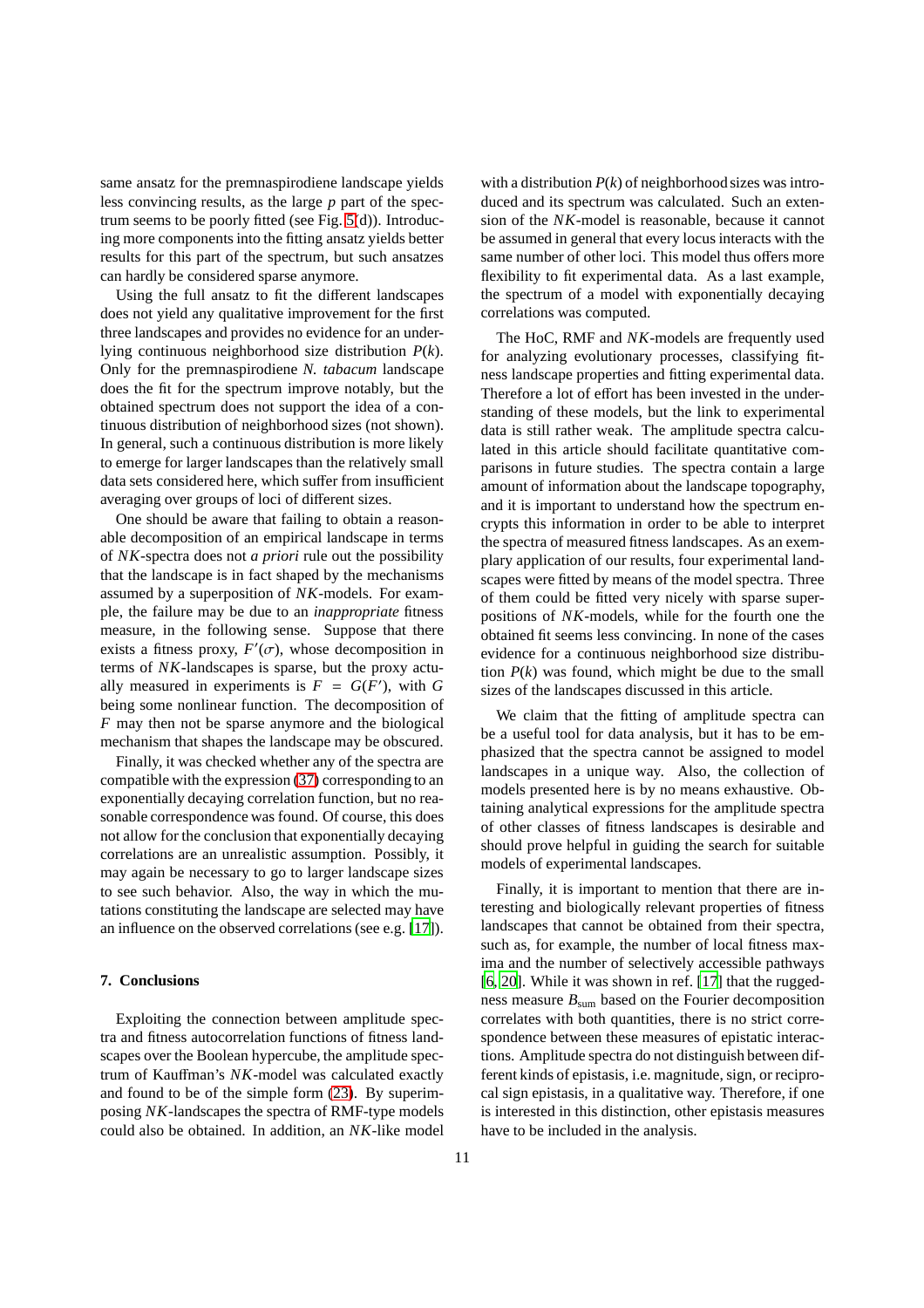# **Acknowledgments**

We thank B. Schmiegelt, P.F. Stadler and D.M. Weinreich for useful discussions and correspondence, and D. Hall for providing the original data of the *S. cerevisiae* landscape. This work was supported by DFG within SFB 680, SFB-TR 12, SPP 1590 and the Bonn Cologne Graduate School for Physics and Astronomy.

# **Appendix A. Fourier spectrum of the** *NK***-model**

To evaluate the expression [\(22\)](#page-5-3), an alternative but equivalent formulation for the Krawtchouk polynomials is needed. With [\[36\]](#page-12-15)

$$
K_q^{(2)}(d) = \sum_{i \ge 0} (-2)^i {d \choose i} {N - i \choose q - i}
$$

we obtain

$$
\tilde{B}_q = \sum_{d \ge 0} K_q^{(2)}(d) \binom{N-k}{d} \\
= 2^{-N} \sum_{i \ge 0} \sum_{d \ge 0} (-2)^i \binom{d}{i} \binom{N-i}{q-i} \binom{N-k}{d}.
$$

The summation over *d* can be carried out using the identity [\[55\]](#page-12-34)

$$
\sum_{d\geq 0} \binom{d}{i} \binom{N-k}{d} = 2^{N-k-i} \binom{N-k}{i},
$$

which yields

<span id="page-11-20"></span>
$$
\tilde{B}_q = 2^{-k} \sum_{i \ge 0} (-1)^i {N - i \choose q - i} {N - k \choose i}.
$$
 (A.1)

At this point we relax the condition [\(15\)](#page-4-3) of positivity on the entries of the binomial coefficients. This allows us to perform an 'upper negation' [\[56](#page-12-35)] in the first binomial factors in eq.[\(A.1\)](#page-11-20),

$$
\binom{N-i}{q-i} = (-1)^{q-i} \binom{q-N-1}{q-i}.
$$

The remaining sum over *i* can now be evaluated using the Vandermonde identity [\[56](#page-12-35)],

$$
\tilde{B}_q = 2^{-k}(-1)^q \sum_{i \ge 0} \binom{q - N - 1}{q - i} \binom{N - k}{i}
$$
\n
$$
= 2^{-k}(-1)^q \binom{q - k - 1}{q}
$$

and with another upper negation we arrive at the final result [\(23\)](#page-5-2).

# **References**

- <span id="page-11-0"></span>[1] WRIGHT, S. (1932). The roles of mutation, inbreeding, crossbreeding and selection in evolution. *Proc. of the 6th Int. Cong. of Genetics* **1**, 356–366.
- <span id="page-11-1"></span>[2] BINDER, K. & YOUNG, A.P. (1986). Spin glasses: Experimental facts, theoretical concepts, and open questions. *Rev. Mod. Phys.* **58**, 801 – 976.
- <span id="page-11-2"></span>[3] M´ezard, M., Parisi, G. & Virasoro, M. (1987). *Spin Glass Theory and Beyond*. Singapore: World Scientific.
- <span id="page-11-3"></span>[4] Garey, M. & Johnson, D. (1979). *Computers and Intractability. A Guide to the Theory of* NP *Completeness*. San Francisco: Freeman.
- <span id="page-11-4"></span>[5] LUNZER, M., MILLER, S.P., FELSHEIM, R. & DEAN, A.M. (2005). The biochemical architecture of an ancient adaptive landscape. *Science* **310**, 499–501.
- <span id="page-11-5"></span>[6] Weinreich, D.M., Delaney, N.F., DePristo, M.A. & Hartl, D.L. (2006). Darwinian evolution can follow only very few mutational paths to fitter proteins. *Science* **312**, 111–114.
- <span id="page-11-6"></span>[7] Poelwijk, F.J., Kiviet, D.J., Weinreich, D.M. & Tans, S.J. (2007). Empirical fitness landscapes reveal accessible evolutionary paths. *Nature* **445**, 383–386.
- <span id="page-11-7"></span>[8] O'Maille, P.E., Malone, A., Dellas, N., Hess Jr, B.A., Smentek, L., Sheehan, I., Greenhagen, B.T. & *et al.* (2008). Quantitative exploration of the catalytic landscape separating divergent plant sesquiterpene synthases. *Nat. Chem. Biol.* **4**, 617– 623.
- <span id="page-11-8"></span>[9] Lozovsky, E.R., Chookajorn, T., Browna, K.M., Imwong, M., Shaw, P.J., Kamchonwongpaisan, S., Neafsey, D.E. & *et al.* (2009). Stepwise acquisition of pyrimethamine resistance in the malaria parasite. *Proc. Natl. Acad. Sci. USA* **106**, 12025–12030.
- <span id="page-11-9"></span>[10] Brown, K.M., Costanzo, M.S., Xu, W., Roy, S., Lozovsky, E.R. & Hartl, D.L. (2010). Compensatory mutations restore fitness during the evolution of dihydrofolate reductase. *Mol. Biol. Evol.* **27**, 2682–2690.
- <span id="page-11-10"></span>[11] HALL, D.W., AGAN, M., & POPE, S.C. (2010). Fitness epistasis among six biosynthetic loci in the budding yeast Saccharomyces cerevisiae. *J. Hered.* **101**, S75–S84.
- <span id="page-11-11"></span>[12] da Silva, J., Coetzer, M., Nedellec, R., Pastore, C. & Mosier, D.E. (2010). Fitness epistasis and constraints on adaptation in a human immunodeficiency virus type 1 protein region. *Genetics* **185**, 293–303.
- <span id="page-11-12"></span>[13] COSTANZO, M.S., BROWN, K.M. & HARTL, D.L. (2011). Fitness trade-offs in the evolution of dihydrofolate reductase and drug resistance in Plasmodium falciparum. *PLoS ONE* **6**, e19636.
- <span id="page-11-13"></span>[14] Chou, H.-H., Chiu, H.-C., Delaney, N.F., Segrè, D., & Marx, C.J. (2011). Diminishing returns epistasis among beneficial mutations decelerates adaptation. *Science* **332**, 1190–1192.
- <span id="page-11-14"></span>[15] Khan, A.I., Dinh, D.M., Schneider, D., Lenski, R.E. & Cooper, T.F. (2011). Negative epistasis between beneficial mutations in an evolving bacterial population. *Science* **332**, 1193–1196.
- <span id="page-11-15"></span>[16] TAN, L., SERENE, S., CHAO, H.X. & GORE, J. (2011). Hidden randomness between fitness landscapes limits reverse evolution. *Phys. Rev. Lett.* **106**, 198102.
- <span id="page-11-16"></span>[17] Szendro, I.G., Schenk, M.F., Franke, J., Krug, J. & de Visser, J.A.G.M. (2013). Quantitative analyses of empirical fitness landscapes. *J. Stat. Mech. Theor. Exp.* P01005.
- <span id="page-11-17"></span>[18] de Visser, J.A.G.M., Cooper, T.F. & Elena, S.F. (2011). The causes of epistasis. *Proc. R. Soc. London B* **278**, 3617–3624.
- <span id="page-11-18"></span>[19] WEINREICH, D.M., WATSON, R.A. & CHAO, L. (2005). Perspective: Sign epistasis and genetic constraint on evolutionary trajectories. *Evolution* **59**, 1165–1174.
- <span id="page-11-19"></span>[20] FRANKE, J., KLÖZER, A., DE VISSER, J.A.G.M. & KRUG, J. (2011). Evolutionary accessibility of mutational pathways. *PLoS Comput Biol* **7(8)**, e1002134.